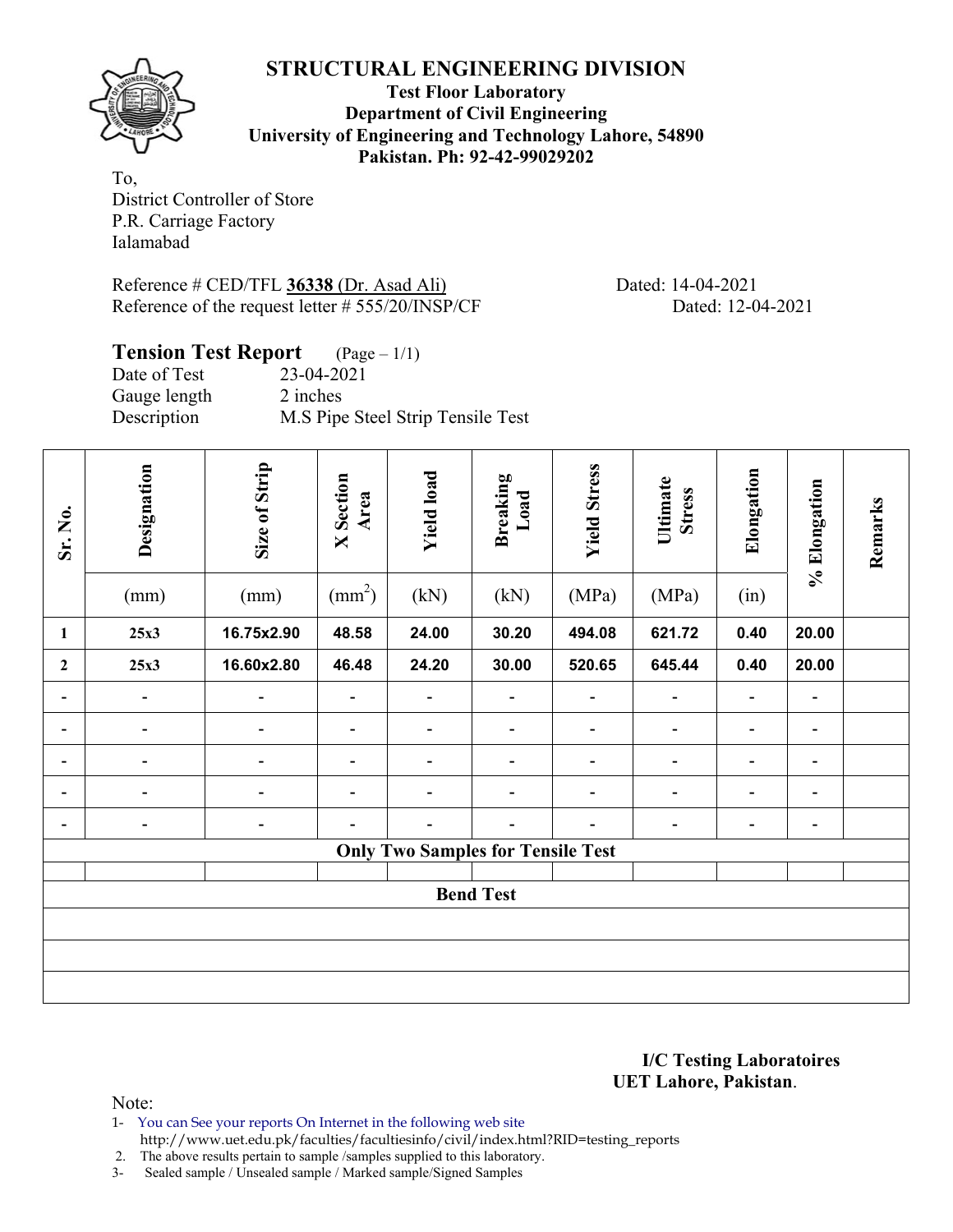

### **STRUCTURAL ENGINEERING DIVISION**

**Test Floor Laboratory Department of Civil Engineering University of Engineering and Technology Lahore, 54890 Pakistan. Ph: 92-42-99029202** 

**Ref: CED/TFL/04/36360 Dated: 21-04-2021 Dated of Test: 23-04-2021**

**To, Project Engineer Defence Housing Authority, Gujranwala** 

# Subject: **- CALIBRATION OF PRESSURE GAUGE (MARK: TFL/04/36360)** (Page -1/2)

Reference to your Letter No. 111/15/PE/RS/Pkg-1/113, Dated: 14/03/2021 on the subject cited above. One Pressure Gauge No. 1 as received by us has been calibrated. The results are tabulated as under:

| <b>Total Range</b>       | Zero - | $40$ (bar) |
|--------------------------|--------|------------|
| <b>Calibrated Range:</b> | Zero - | 35 (bar)   |

| <b>Pressure Gauge Reading (bar)</b> | 5    | 10   | 15    | 20    | 25    | 30    | 35    |
|-------------------------------------|------|------|-------|-------|-------|-------|-------|
| Calibrated Load (kg)                |      | 1700 | 2700  | 3700  | 4700  | 5700  | 6700  |
| <b>Calibrated Pressure (bar)</b>    | 3.22 | 8.42 | 13.37 | 18.33 | 23.28 | 28.23 | 33.19 |

The Ram Are use for Calibration =  $198 \text{ cm}^2$ 



 **UET Lahore, Pakistan**.

Note:

1- You can See your reports On Internet in the following web site http://www.uet.edu.pk/faculties/facultiesinfo/civil/index.html?RID=testing\_reports

3- Sealed sample / Unsealed sample / Marked sample/Signed Samples

 <sup>2.</sup> The above results pertain to sample /samples supplied to this laboratory.